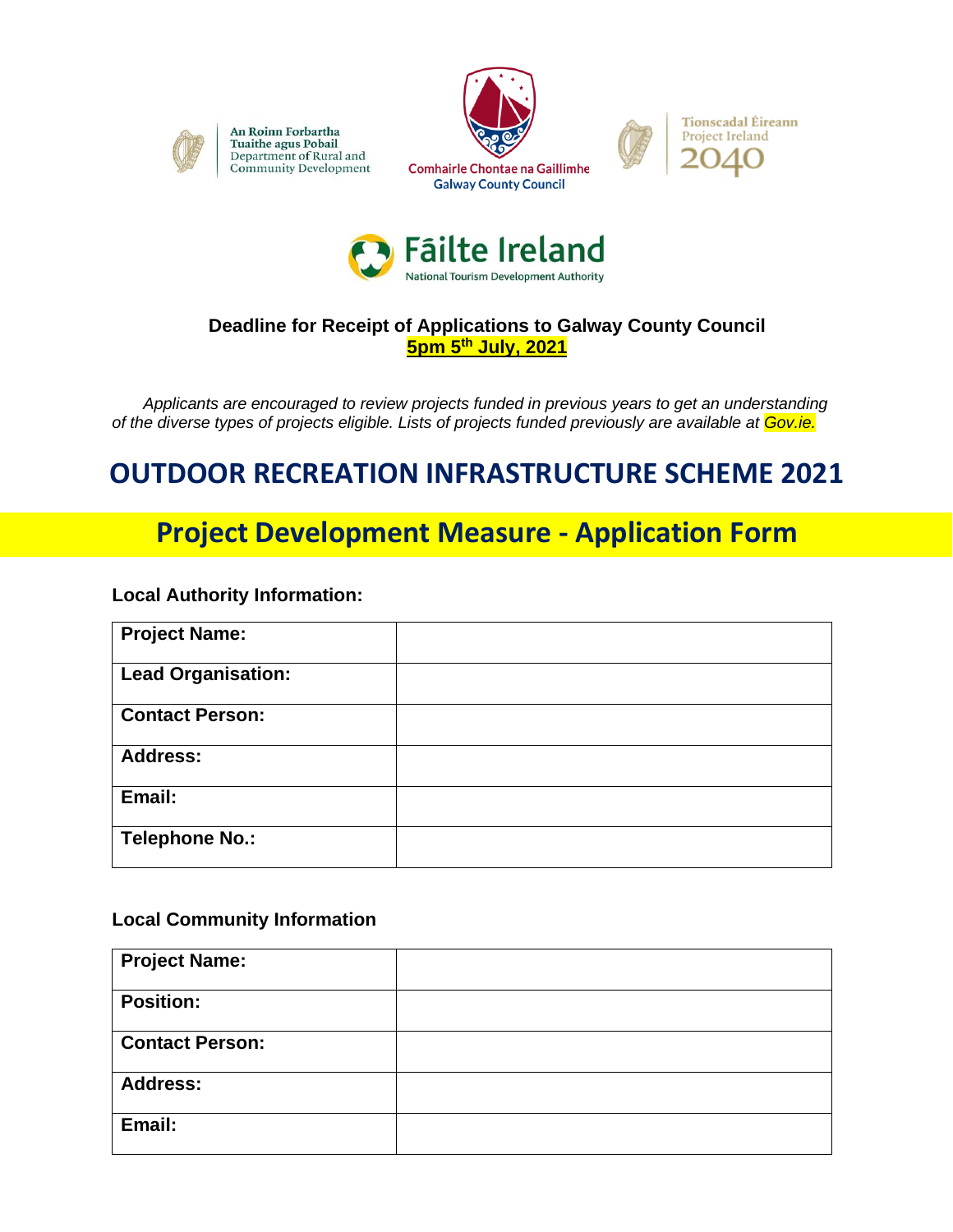| Telephone No.:                                               |  |
|--------------------------------------------------------------|--|
| List all other stakeholders<br>involved in this application: |  |
| Please provide letters of<br>supports/consents               |  |

## **Project Information**

| Location of proposed project:                                                                                                                                                                                                                                  |  |
|----------------------------------------------------------------------------------------------------------------------------------------------------------------------------------------------------------------------------------------------------------------|--|
| Please provide the Eircode or                                                                                                                                                                                                                                  |  |
| <b>XY (ITM format) Coordinates</b>                                                                                                                                                                                                                             |  |
| of the project: XY coordinates<br>should be captured in Irish Transverse<br>Mercator (ITM) formats. Coordinates<br>can be converted to ITM format here:<br>https://gnss.osi.ie/new-converter/. This<br>data will be used to geo-map all<br>successful projects |  |
| <b>Outline the consultation</b>                                                                                                                                                                                                                                |  |
| which has taken place to date                                                                                                                                                                                                                                  |  |
| with stakeholders/                                                                                                                                                                                                                                             |  |
| beneficiaries e.g. sectoral                                                                                                                                                                                                                                    |  |
| authorities/agencies,                                                                                                                                                                                                                                          |  |
| business community, local                                                                                                                                                                                                                                      |  |
| community groups, residents                                                                                                                                                                                                                                    |  |
| etc. in relation to the                                                                                                                                                                                                                                        |  |
| proposal:                                                                                                                                                                                                                                                      |  |
| Specifically highlight any issues which<br>arose on foot of consultation and how<br>these have been, or are being,                                                                                                                                             |  |
| addressed.                                                                                                                                                                                                                                                     |  |
| <b>Provide letters of support</b>                                                                                                                                                                                                                              |  |
| Is planning permission in                                                                                                                                                                                                                                      |  |
| place/train?                                                                                                                                                                                                                                                   |  |
| Planning Reference Number (if<br>applicable):                                                                                                                                                                                                                  |  |
| <b>Has consultation with</b>                                                                                                                                                                                                                                   |  |
| landowners taken place?                                                                                                                                                                                                                                        |  |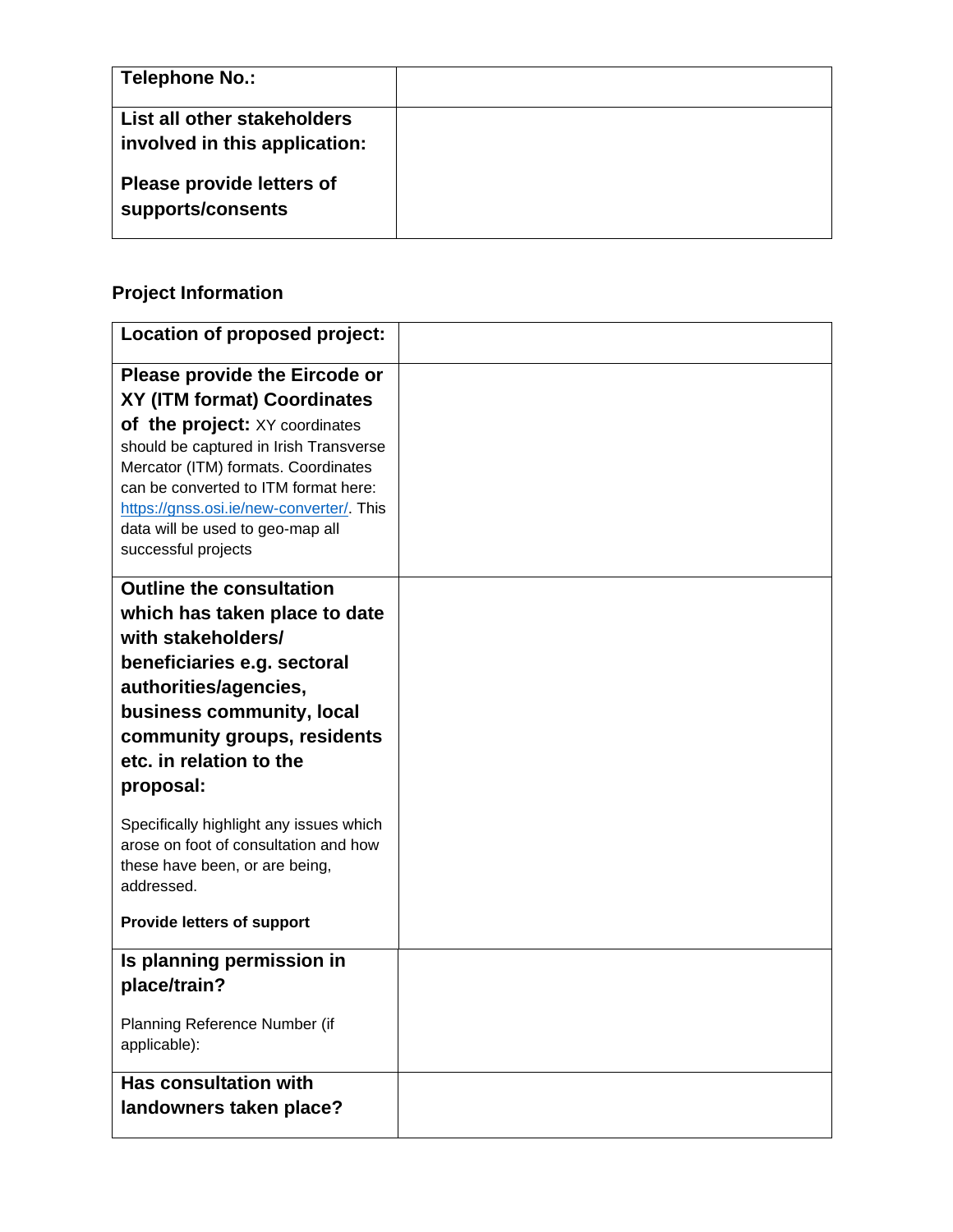If project traverses Coillte lands or within 200m of NPWS lands, a letter or consent/support should be included with the application

Provide consents/letters of support

#### **Please provide detailed maps showing the location of the project and the works that are to be completed:**

- **Site location Map proposal outlined in red Scale 1:1000 or 1:2500**
- **Site layout map – Detailed drawings of proposed project – marked to identify existing and proposed works.**
- **Please liaise with relevant agencies Coillte/NPWS/OPW/Fisheries Ireland/TII/other relevant Agencies**
- **Liaise with the Area Municipal Engineer**
- **Liaise with Rural Recreation Officer, Forum Connemara b.omalley@forumconneara.ie**
- **It is advisable to engage the services of an Architect/Engineer and contact Galway County Council's Planning Department for a pre-planning meeting.**

**Outline how the project supports climate action and/or biodiversity:**

e.g. tree/hedgerow planting on trails, native pollinator plants on trails, cycleways, etc.:

**Outline how the project will support an inclusive approach or enhance opportunities for people with disabilities:**

#### **Are these works part of a larger project:**

If yes, what are the objectives of the larger project, and give details of funding approved, applied for and planned for the other phases:

Include details of previous funding granted under ORIS and all other applicable funding (RRDF, T&V etc.)

**Please provide Copy of Up-to-Date Bank statement or Credit Union Statement – Showing Match Funding in place.**

**How will the project impact the local area:**

**Please provide a synopsis of the proposal, detailing the intervention envisaged and the works proposed. Include a summary of the Measure 2/3 project that will be developed as a result of the completion of the Project Development proposal:** 

**Outline how the proposed final project supports outdoor recreation:**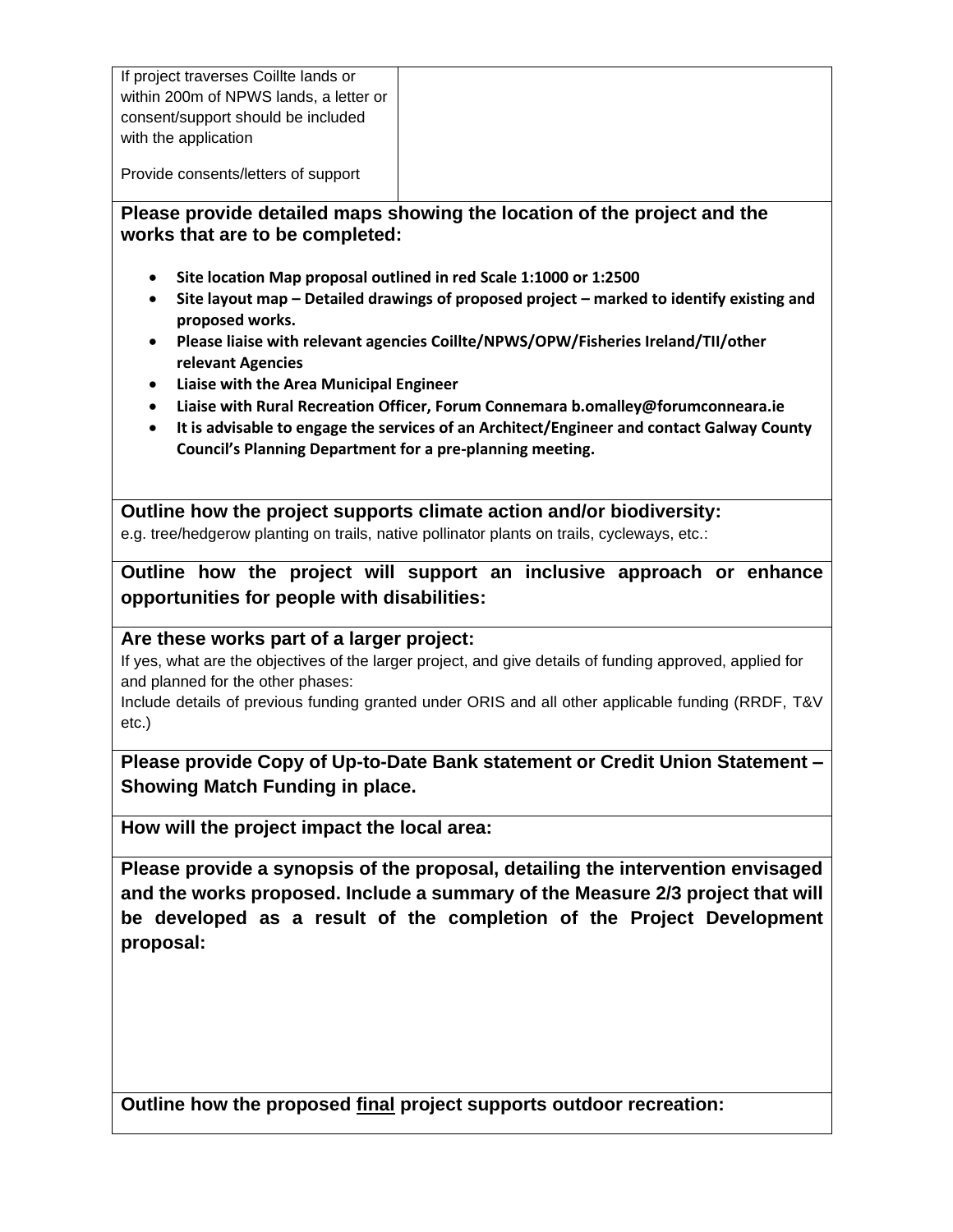## **Outline what are the overall objectives of the proposed project** (up to 5 bullet points)**:**

- **1.**
- **2.**
- **3.**
- **4.**

**Outline how the proposed final project is strategic in nature:** 

## **Detailed Costings for Proposed Project:**

Please provide **detailed breakdown of all elements** of the proposed works:

| Project Elements* (provide details of           | Cost (inc. VAT) |
|-------------------------------------------------|-----------------|
| each element)                                   |                 |
| 1.                                              | €               |
| 2.                                              | €               |
| 3.                                              | €               |
| 4.                                              | €               |
| 5.                                              | €               |
| 6.                                              | €               |
| <b>Total Cost:</b>                              | €               |
| <b>Funding amount sought:</b>                   | €               |
| (Maximum 90%)                                   |                 |
| <b>Match Funding:</b>                           | €               |
| (Minimum 10% of total cost – cash contribution) |                 |
| <b>Amount of Cash Contribution:</b>             | €               |
|                                                 |                 |

#### **Timelines:**

Provide timeline for commencement and completion dates, and an indicative time frame for completion of the project (additional lines can be added as required):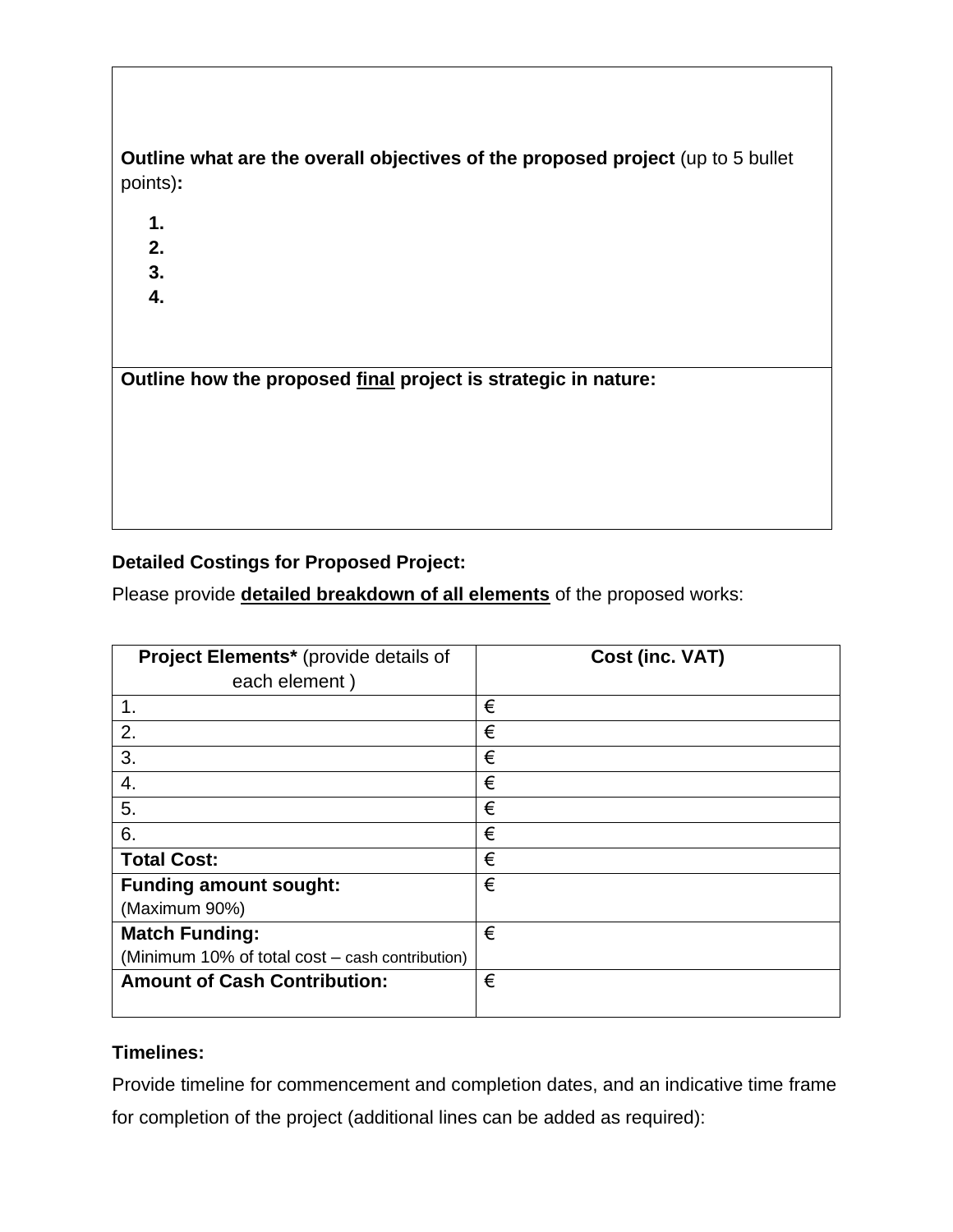|                 | <b>Proposed date:</b> | Indicative time frame<br>(days/weeks): |
|-----------------|-----------------------|----------------------------------------|
| Commencement    |                       |                                        |
| Completion date |                       |                                        |

### **Use of Data**

The information on this Application Form will be used by the Department of Rural and Community Development and Galway County Council, for the purposes of processing the application. Further information may be sought by the Department and Galway County Council to clarify aspects of the project proposal. The application form will be shared with Fáilte Ireland and internal Departments in Galway County Council for assessment purposes. The Department and Galway County Council, may draw on broader, more specialist expertise where required, and such information as considered necessary to complete an assessment of your application may be shared with those experts

The Applicant and the Department and Galway County Council are subject to the data protection and privacy laws of Ireland and the EU, in particular the Data Protection Act 2018 and Regulation (EU) 2016/679, known as the EU General Data Protection Regulation ("GDPR"). Any personal information which you provide as part of the application process will be obtained and processed in compliance with Data Protection legislation.

The Department and Galway County Council, retains the right to disclose for the purposes of a request under the Freedom of Information Act 2014 or otherwise, in connection with the funded project(s)  $-$ 

- i. any information supplied by the Applicant to the Department, and Galway County Council.
- ii. any relevant data gathered by the Department and Galway County Council, in administering grant aid to the project, except where the information is considered to be personal or commercially sensitive.

### **Declaration by Lead Applicant**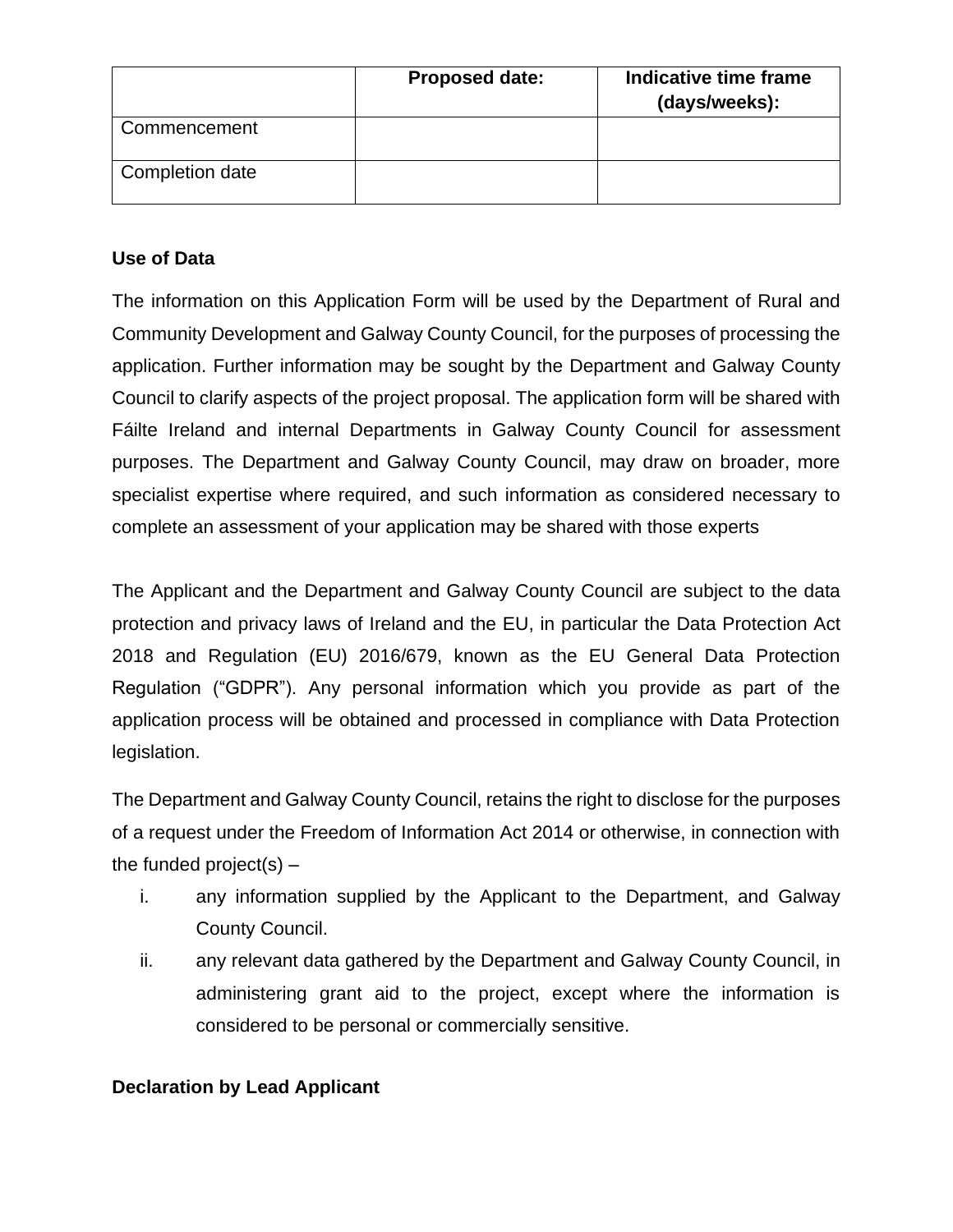This declaration must be signed by an officer authorised at a senior level within the lead applicant organisation (Community Group) and Director of Services level in a Local Authority.

I confirm that I have read and understood this document and declare that the particulars supplied in this application are true and correct and that –

- This project is eligible under the ORIS criteria.
- The costings are accurate and reasonable.
- Match funding is available for the project.
- Evidence of ownership (if applicable) or the consent of the landowner.
- The project will comply with Public Procurement Guidelines.
- The project conforms to the LECP and other local or regional plans.
- No funding has been allocated for the same works from any other sources.

I acknowledge the information regarding the use of data set out above and give consent to the Department of Rural and Community Development and Galway County Council for the sharing of all information, personal or otherwise, contained in this application and any attachments accompanying it, in accordance with the uses of the data and information provided above.

| Signed on behalf of _______________________________(Lead Applicant /Community |  |
|-------------------------------------------------------------------------------|--|
| Group)                                                                        |  |
|                                                                               |  |
|                                                                               |  |
|                                                                               |  |
| Name in Block Capitals__________________________                              |  |
|                                                                               |  |
| Date                                                                          |  |